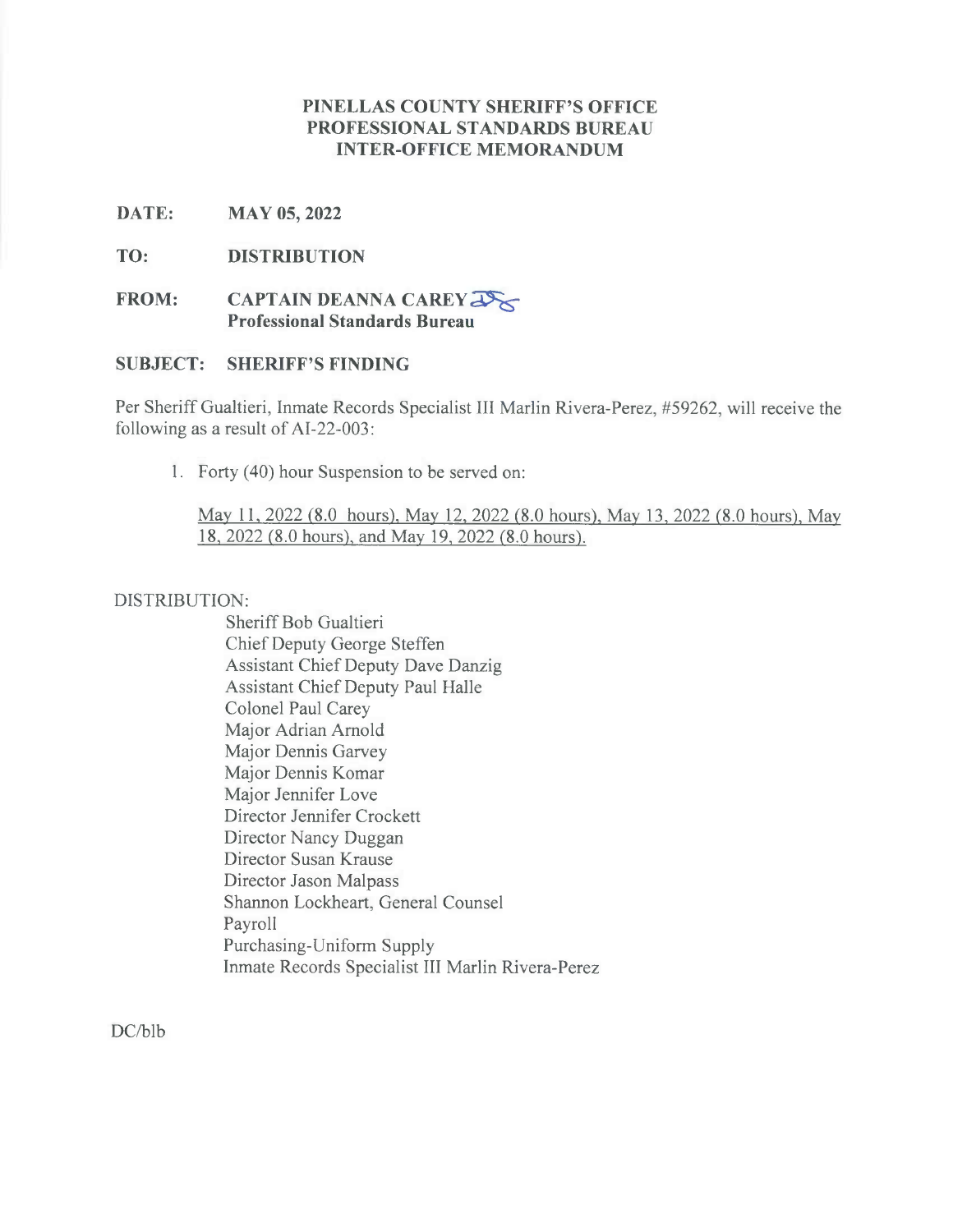## **PINELLAS COUNTY SHERIFF'S OFFICE INTER-OFFICE MEMORANDUM**

#### **DATE: APRIL 29, 2022**

# **TO: INMATE RECORDS SPECIALIST MARLIN RIVERA-PEREZ, #59262**

#### **FROM: SHERIFF BOB GUALTIERI**

#### **SUBJECT: CHARGES RE: AI-22-003**

An investigation has been conducted by the Administrative Investigation Division, Professional Standards Bureau, of the Pinellas County Sheriffs Office. As a result of this investigation, the Administrative Review Board has determined you committed the following violation:

Between, but not limited to, January 5, 2022, through January 26, 2022, while on duty in Pinellas County, Florida, you violated the Pinellas County Sheriffs Civil Service Act Laws of Florida, 89- 404 as amended by Laws of Florida 08-285, Section 6, Subsection 4, by violating the provisions of law or the rules, regulations, and operating procedures of the Office of the Sheriff.

1. You violated Pinellas County Sheriff's Office General Order 3-1.1, Rule and Regulation <sup>5</sup> .21, Chronic Offender.

Synopsis: On April 1, 2021, while working the Release Desk, you failed to call the Public Lobby at the Pinellas County Jail to confirm that a program representative was present and ready to take custody of an inmate being released to them for a court ordered program. This violation of General Order 3-1.3, Rule and Regulation 3.4(d), Performance of Duty, was investigated and substantiated under AR-21-032. A Written Reprimand was issued to you on July 1, 2021.

Between, but not limited to August 3, 2021 and December 4, 2021, you made 14 documented errors and displayed deficiencies at all seven positions an Inmate Records Specialist III can be assigned. This violation of General Order 3-1.3, Rule and Regulation 3.4(d), Performance of Duty, was investigated and substantiated under AR-22-002. A Written Reprimand was issued to you on January 25, 2022.

In the current case, on the following dates, you failed to properly perform your assigned duties:

On January 5, 2022, you were assigned to the Affidavit Desk, and generated an Administrative Released on Own Recognizance (ROR) Evaluation Form for an inmate being arrested on a 1<sup>st</sup> Degree Misdemeanor Simple Battery charge. All Inmate Records Specialist Ill's are provided the Uniform Bond Schedule for Pinellas County in order to assign the appropriate bond amounts. You failed to refer to this document when assigning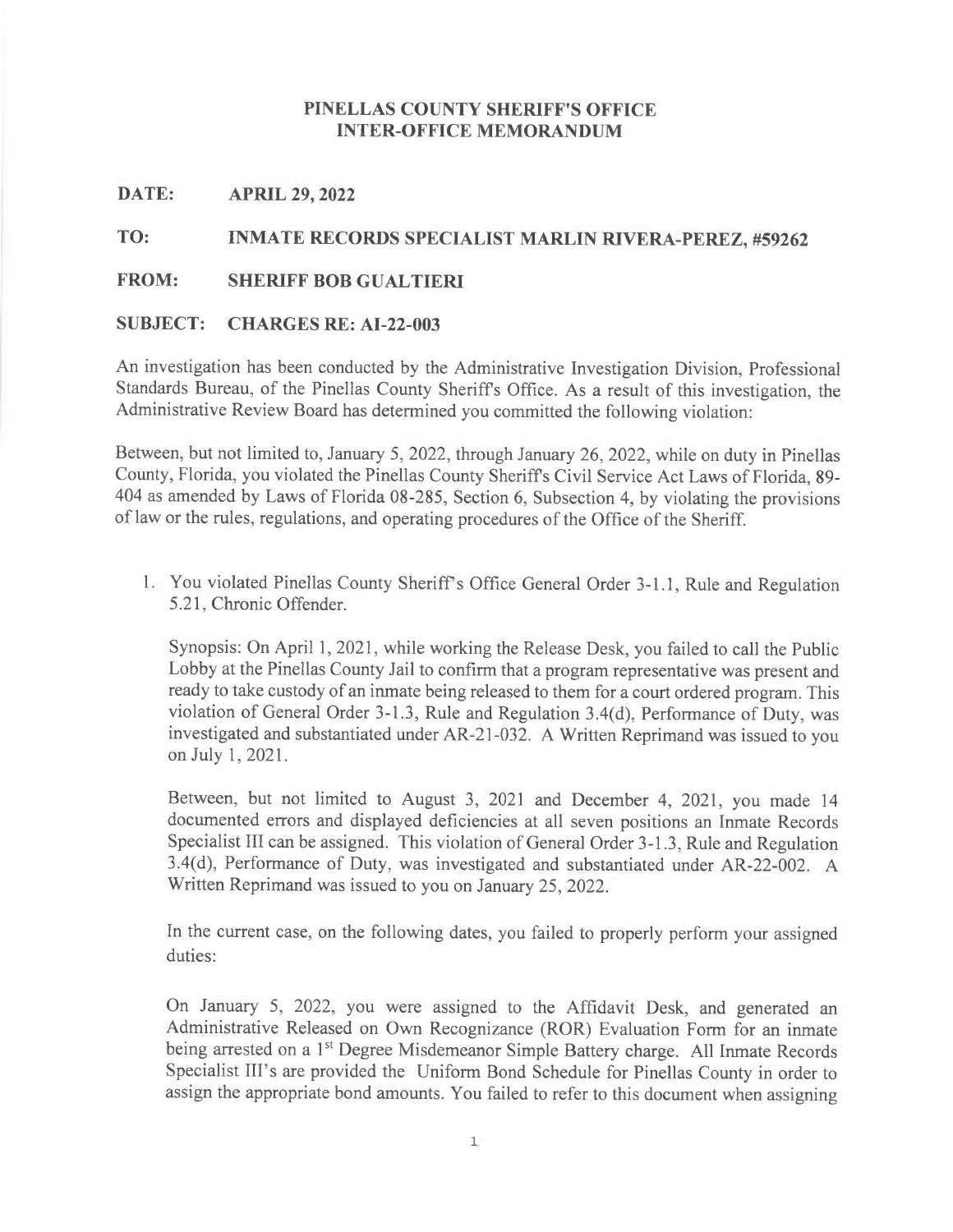the bond for this inmate. The Uniform Bond Schedule clearly states the appropriate bond amounts in the "exceptions" for any 1<sup>st</sup> Degree Misdemeanor Battery charge; an Administrative ROR is not part of the bond range provided for that charge. The Administrative ROR was subsequently denied, and the appropriate bond was assigned by a supervisor.

On January 12, 2022, you were assigned to Booking, and failed to send a teletype to Sarasota County for an inmate that was arrested on their warrants. The teletype is sent in order to verify the warrants with that county, to advise them that the subject is in custody at the Pinellas County Jail, and to advise them to make transportation arrangements to their jail. This inmate had no Pinellas County charges and was only in custody on the Out of County warrants for Sarasota County. A Booking Manual was provided to you and would have aided when booking the Out of County warrant and would have provided a reminder of the necessity of sending the teletype. The following day, another Inmate Records Specialist III recognized the teletype was not sent, notified their supervisor and subsequently sent the teletype to Sarasota County.

On January 15, 2022, you were assigned to the Release Desk, and distributed \$130.00 to the incorrect inmate, who had a negative account balance at the time of her release. When the inmate who was owed the \$130.00 was being processed for release approximately one hour later, you realized your error and subsequently had to provide him with the monies owed to him. Per the Inmate Records Procedural Guidelines, you are responsible for verifying the ID strip is on the paper file and that the correct money receipt is taped to the file. You are also responsible for highlighting the docket number, transaction type and amount to be dispersed to ensure the correct inmate is provided with the correct amount of money upon release, if applicable. You failed to complete these steps, resulting in a \$130.00 loss to the agency.

On January 26, 2022, an error was discovered that initially occurred on September 22, 2021, while you were assigned to Booking. You completed the booking process for a US Marshal inmate and utilized the booking code for "On-View," which is used for Pinellas County charges instead of the "Federal Marshal" booking code. This failure caused an erroneous court case number to be created once the Jail Inmate Management System interfaced with Odyssey, the case management system for the Clerk of the Circuit Court. The error was not discovered until the Clerk of the Circuit Court called an Inmate Records Supervisor inquiring why the court case was still open in Odyssey.

During your Administrative Investigation Interview, you admitted to not referring to several different documents provided to an Inmate Records Specialist III while completing your work, testifying, "You get the knack of it, and you don't refer to your documents anymore." When asked if you violated General Order 3-1.1, Rule and Regulation 5.21, Chronic Offender, you testified, "So, no, <sup>I</sup> feel like <sup>I</sup> didn't. But, you know, obviously that's why I'm here, so I can't do anything about that."